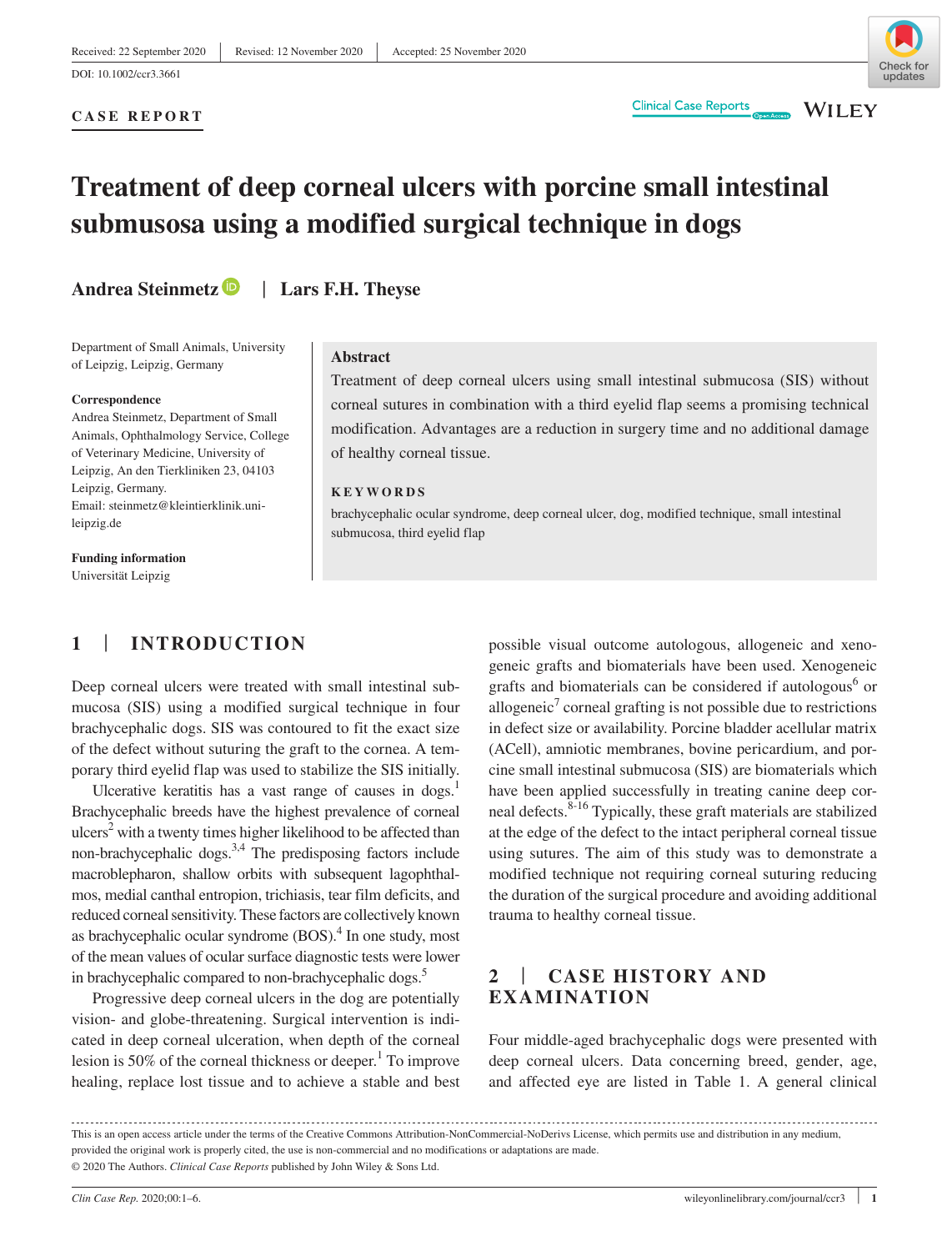|                                  | ; |
|----------------------------------|---|
|                                  |   |
|                                  |   |
|                                  | ξ |
|                                  |   |
|                                  |   |
|                                  |   |
|                                  |   |
| $\tilde{\phantom{0}}$            |   |
|                                  |   |
|                                  |   |
| ¢                                |   |
| ataat                            |   |
|                                  |   |
| i                                |   |
| i<br>1                           |   |
|                                  |   |
|                                  |   |
|                                  |   |
|                                  |   |
|                                  |   |
|                                  |   |
|                                  |   |
| í                                |   |
| <b>CONTI</b>                     |   |
| <b>DIANEW OI</b><br><b>NIGHT</b> |   |
|                                  |   |
| I                                | f |
| TABLE                            |   |
|                                  |   |

|                                         | Vision / Transparency at latest<br>examination                | ring of vessels and fibrosis with<br>of pigmentation in the lateral<br>clear center, small amount<br>cotton ball /<br>quadrant | cotton ball / semicircle of vessel,<br>subtle pigmentation laterally,<br>clear center | small amount of fibrosis and<br>pigmentation in the medio-<br>ventral quadrant<br>cotton ball /                                                                     | very subtle ring of fibrosis and<br>pigmentation<br>cotton ball / |                      |
|-----------------------------------------|---------------------------------------------------------------|--------------------------------------------------------------------------------------------------------------------------------|---------------------------------------------------------------------------------------|---------------------------------------------------------------------------------------------------------------------------------------------------------------------|-------------------------------------------------------------------|----------------------|
| Final                                   | examination<br>$\mathbf{d}$                                   | 24                                                                                                                             | 26                                                                                    | 48                                                                                                                                                                  | 50                                                                |                      |
| Confirmed                               | healing (d)<br>epithelial                                     | $\overline{\mathcal{A}}$                                                                                                       | 26                                                                                    | $\overline{24}$                                                                                                                                                     | 22                                                                |                      |
| third eyelid flap<br><b>Duration of</b> | application<br>$\widehat{\mathbf{d}}$                         | $\overline{24}$                                                                                                                | 26                                                                                    | $\overline{24}$                                                                                                                                                     | 22                                                                |                      |
|                                         | Bacteriological investigation /<br>Sensitivity to antibiotics | intermediate to Moxifloxacine<br>sensitive to Cefalexine,<br>Streptococcus canis /                                             | n.e.                                                                                  | canis / sensitive to Cefalexine,<br>intermediate to Moxifloxacine<br>Moxifloxacine; Streptococcus<br>Enterobacter cloacae / resistent<br>to Cefalexine, sensible to | negative                                                          | $-7 - 7 = 1$         |
|                                         | Cause                                                         | weeks ago; BOS<br>bite injury three                                                                                            | suspected injury to<br>plant; BOS                                                     | unobserved trauma;<br><b>BOS</b>                                                                                                                                    | distichiasis; BOS                                                 |                      |
|                                         | <b>Characteristics of</b><br>the ulcer                        | diameter: 12 mm<br>$($ > 50%), melting,<br>deep stromal                                                                        | $(>80\%)$ , central,<br>diameter: 9 mm<br>deep stromal                                | $(>50\%)$ , melting,<br>diameter: 10 mm<br>deep stromal<br>central,                                                                                                 | Diameter: 11 mm<br>$(>50\%)$ , central,<br>deep stromal           | $\ddot{\cdot}$       |
| <b>Breed</b>                            | <b>Gender/Age</b><br>$(y)$ Eye                                | French Bulldog<br>M/8y/Os                                                                                                      | M/5y/Od<br>Pug                                                                        | French Bulldog<br>M/6y/Os                                                                                                                                           | French Bulldog<br>M/7y/0d                                         |                      |
|                                         | Case                                                          |                                                                                                                                | $\mathcal{L}$                                                                         | 3                                                                                                                                                                   | 4                                                                 | $\ddot{\phantom{0}}$ |

Abbreviations: BOS, Brachycephalic ocular syndrome; M, male; n.e., not examined; Od, right eye; Os, left eye. Abbreviations: BOS, Brachycephalic ocular syndrome; M, male; n.e., not examined; Od, right eye; Os, left eye.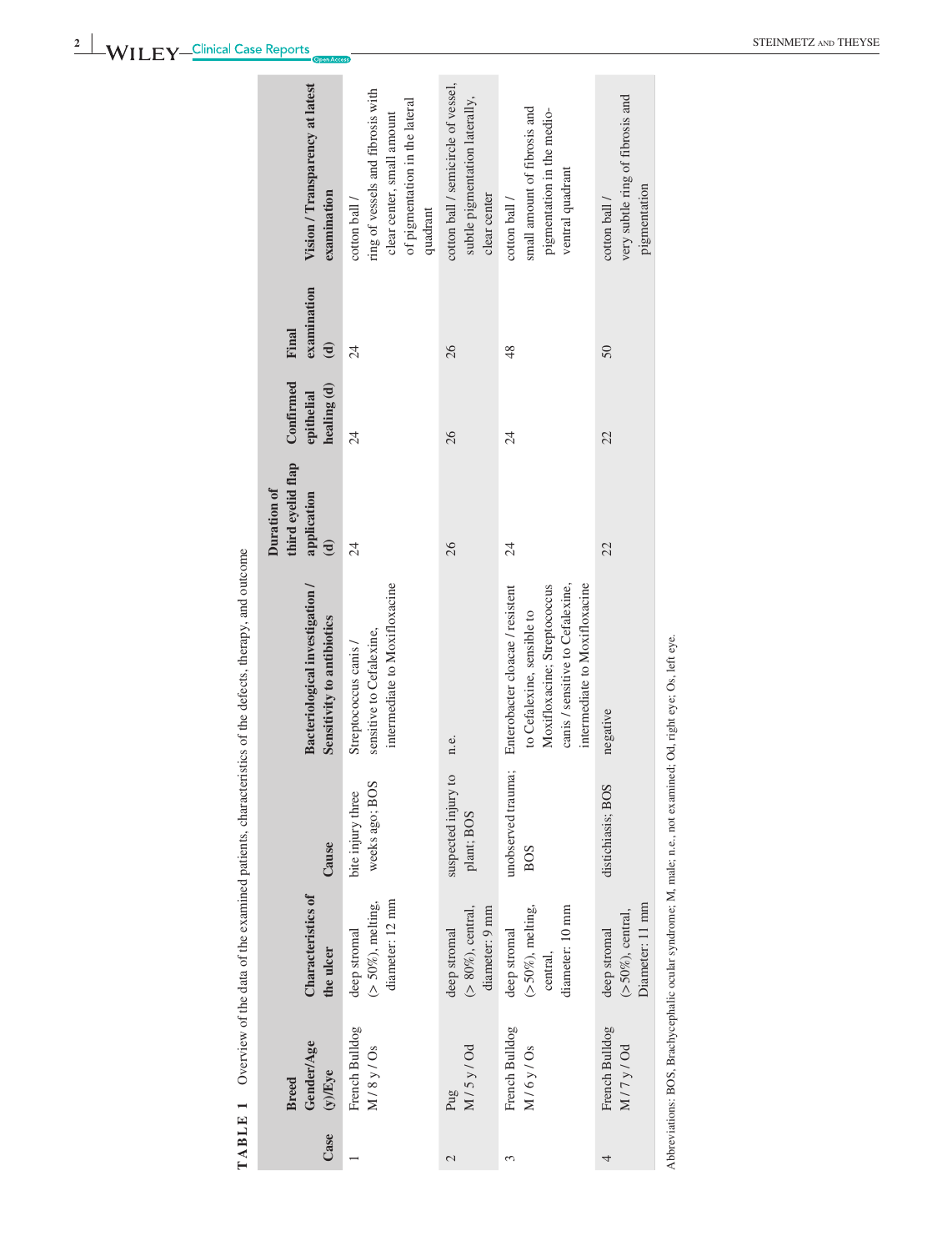

**FIGURE 1** Deep corneal ulcers in three dogs with BOS

examination was performed revealing loud breathing, stertor, and stridor in all four dogs.

Owners confirmed exercise and heat intolerance in all four dogs. These findings were consistent with severe respiratory brachycephalic syndrome.17 Slit lamp (SL 17, Kowa company Ltd.) examination showed deep corneal ulcer in one eye consistent with BOS (Figure 1). Characteristics and causes of the ulcer, detected bacteria, their sensitivity to antibiotics, duration of third eyelid flap application, healing time, vision, and transparency of the cornea at time during the last examination are listed in Table 1 too.

Corneal bacteriological swab samples were taken in three cases. Bacterial swabs were positive with a mono-culture of Streptococcus canis in case 1 and with Streptococcus canis and Enterobacter cloacae in case 3. From the corneal swab sample in one deep melting ulcer (case 4), no bacteria could be isolated.

## **3** | **TREATMENT**

Topical therapy was started with Moxifloxacin eye drops (Vigamox®, Alcon Pharma GmbH) six times in day, atropine eye drops (Atropin-POS 1%®, Ursapharm GmbH) s.i.d. and autologous serum eye drops five times per day. Systemic cefalexin (Cefaseptin®, Vetoquinol) 20 mg/kg b.i.d. and 2 mg/ kg robenacoxib (Onsior®, Elanco) s.i.d were administered orally.

Anesthesia was induced intravenously with 0.5 mg/ kg diazepam (Faustan®, Temmler Pharma) and 0.5 mg/ kg levomethadone in a fixed combination with 0.025 mg/ kg fenipramide (L-Polamivet®, Intervet). Anesthesia was maintained via endotracheal intubation with 1% isoflurane (Isofluran CP, CP Pharma) dissolved in oxygen at a flow rate of 10 ml/kg/min.

After placing the dog in dorsal recumbency, the head was stabilized in a vacuum bag. The eye was aseptically prepared for surgery, and a Barraquer eyelid speculum was inserted. The ulcer bed was carefully prepared and collagenolytic tissue was removed before the SIS was placed. A 15 mm SIS disk (Vetrix® BioSIS ECM, Vetrix) was rehydrated in

balanced salt solution (BSS®, Serag Wiessner) and trimmed to fit the exact size of the ulcer thus filling the defect completely (Figure 2). The SIS graft was temporarily stabilized using a third eyelid flap. The flap was placed by horizontal mattress suture pattern (three stitches) in the upper eyelid with Nylon-suture 4-0 (Ethilon®, Ethicon). Care was taken not to dislodge the SIS graft out of the defect during this procedure (Figure 3). Topical medication was continued with Moxifloxacin and Atropine applied directly onto the nictitating membrane. Cefalexin and robenacoxib were prescribed for two weeks and four days, respectively. The third eyelid flap was left in place for a minimum of three weeks. The owners were instructed to look for purulent discharge and signs of pain during this period. The patients were re-examined at time of releasing the third eyelid flap (all cases), five days after releasing the third eyelid flap (one case) and three weeks after release (two cases) (see table 1).

## **4** | **OUTCOME**

There were no complications during the three-week period with the third eyelid flap without any signs of pain or purulent discharge.



**FIGURE 2** SIS graft contoured to exact size filling the corneal defect completely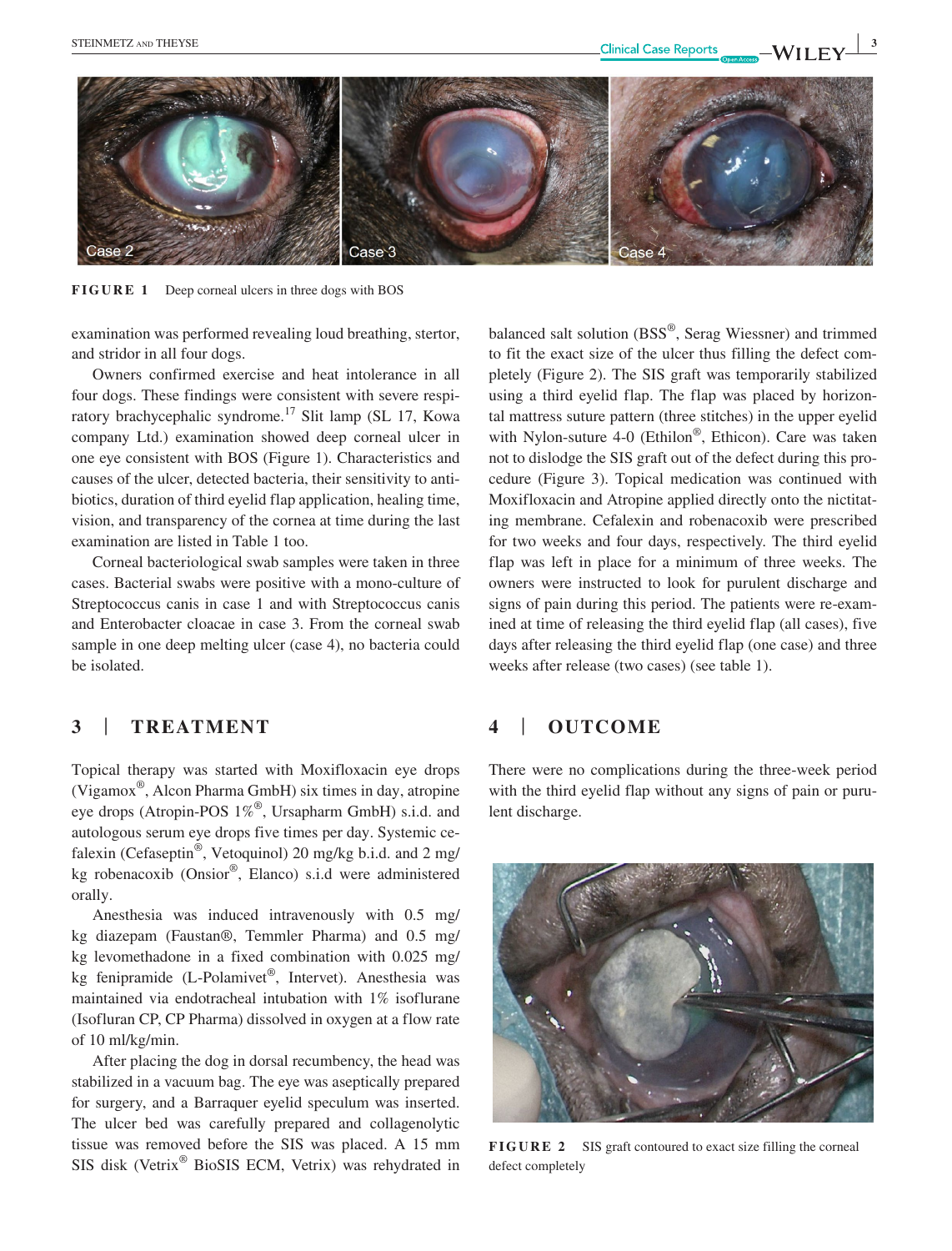

**FIGURE 3** Application of the third eyelid flap

At the time of releasing the third eyelid flap, corneal defects showed neovascularization and complete epithelial healing (Figure 4). All dogs could see a falling cotton ball at this time (see Table 1). Regression of the vascularization and increased corneal transparency was clearly noted six weeks postoperatively in cases 3 and 4 (Figure 5). Cases 1 and 2 were lost for further follow-up.

## **5** | **DISCUSSION**

The advantages of using SIS grafts for surgical treatment of deep or full thickness corneal ulcers are good mechanic support, corneal transparency, and maintenance of vision in

most cases.<sup>11,15,16</sup> The xenogeneic material replaces missing tissue und and serves for regeneration. SIS has been used successfully for surgical therapy of corneal defects in domestic and zoo animals.<sup>11,12,15,18,19</sup> The grafts were applied either alone<sup>8,11,18,19</sup> or in combination with covering by a conjunctival flap<sup>12</sup> or with temporary lateral tarsorrhaphy<sup>11</sup> or with a temporary third eyelid flap.16 All these SIS grafts were placed in the defect and sutured in the peripheral intact cornea tissue. Corneal suturing is technically demanding but also additionally damaging the cornea. The technique which was described in this case report was without additional damage of healthy corneal tissue.

Furthermore, this study consisted of cases in which a therapeutic compromise had to be found: Therapeutic management was limited due to financial restraints (cases 2 and 4), compliance of the owners (cases 1 and 2) and anesthetic restraints due to the severe respiratory brachycephalic syndrome (all cases). Surgical therapy was imperative in all four cases because of the depth of the ulcers. The compromise was to use SIS as scaffold and for replacing missing tissue without suturing in combination with a third eyelid flap for providing bandage and mechanical stability. This resulted in a reduction of the surgery time which is the second advantage of the modified technique.

Most commonly isolated bacteria in infected corneal ulcers are Staphylococcus and Streptococcus spp. $^{20}$  In this study, Streptococcus canis could be detected in two cases. In contrast, the corneal swab sample of the melting ulcer in case 4 was negative.



**FIGURE 4** Corneal healing immediately after releasing of the third eyelid flap

**FIGURE 5** Excellent corneal transparency six weeks postoperatively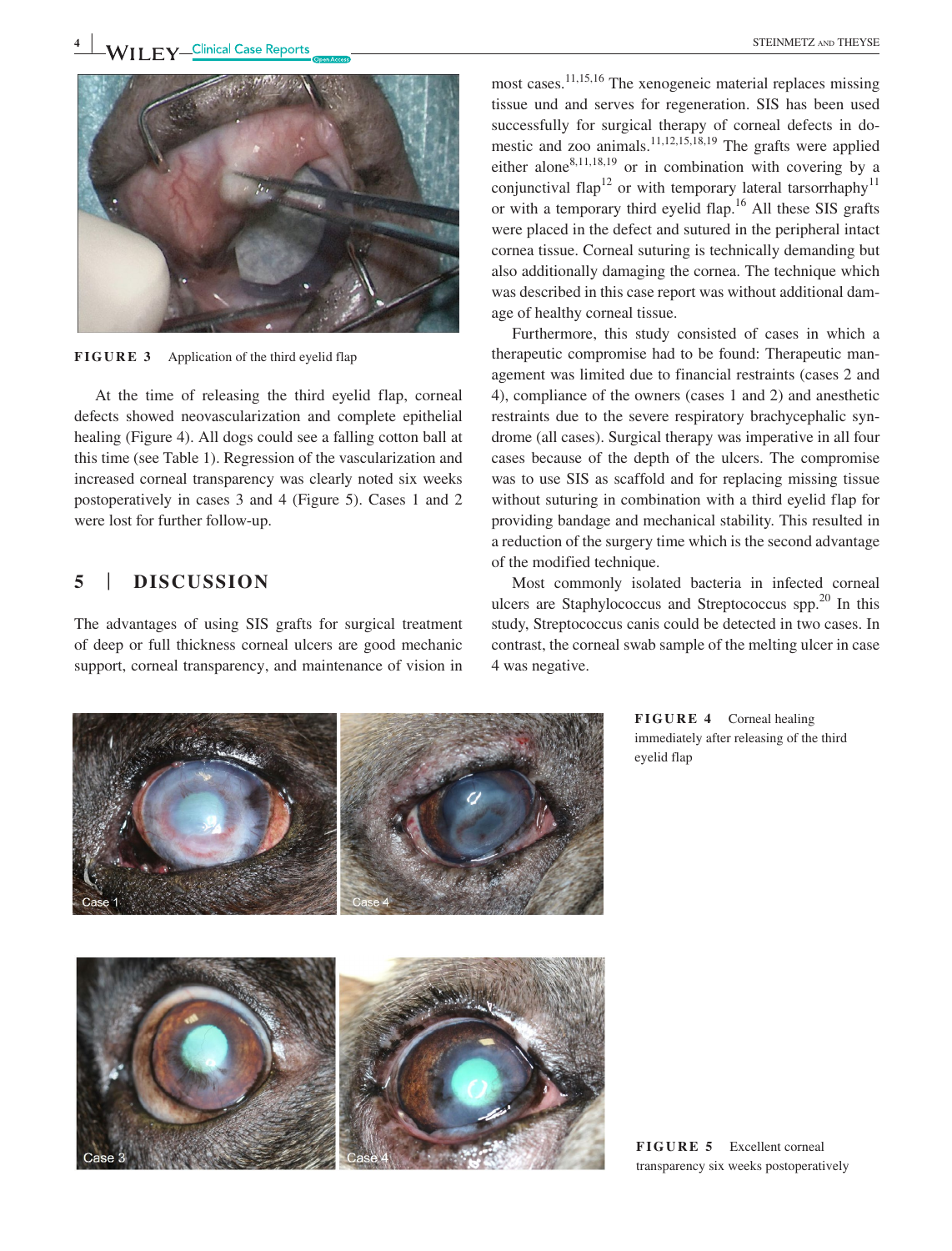While waiting for the antibiotic test results, all ulcers in this study were treated with systemic antibiotics and topical application of preservative free antibiotic eyedrops before and after surgery.

The main disadvantage of the third eyelid flap could be the deficiency of direct monitoring the progression of corneal healing.<sup>21</sup> On the contrary, the third eyelid flap is superior to a temporary lateral tarsorrhaphy for full coverage of the non-stabilized SIS graft.

In addition, complications can be monitored by assessing ocular discharge and pain. These symptoms could not be seen in all four cases.

Further limitations of the study were the small sample size and the short follow-up time in two cases. Studies with more patients and a comparison group for further research into this technique should be performed in future. But the first results presented in this case report are promising that the modified surgical technique may be useful in very selected cases because it makes the procedure easier and faster. Further advantages are a reduction in surgery time and no additional damage of healthy corneal tissue. In all cases of this report, the cosmetic and visual outcome was very good to excellent.

## **ACKNOWLEDGMENTS**

We acknowledge the support from the German Research Foundation (DFG) and funding from the University within the program of Open Access Publishing.

## **CONFLICT OF INTEREST**

There is no conflict of interest.

## **AUTHOR CONTRIBUTIONS**

Author 1: surgeon, main author, composing, and writing of the manuscript, figures. Author 2: composing and writing of the manuscript.

#### **ETHICAL APPROVAL**

The study included patients for whom the presented surgical technique was done as part of therapy.

The owners agree to the publication of the data and photographs. The local requirements have been complied with.

## **DATA AVAILABILITY STATEMENT**

All clinical data are available in the medical records and with the corresponding author.

## **ORCID**

*Andrea Steinmetz* <https://orcid.org/0000-0001-7256-6837>

## **REFERENCES**

1. Gelatt KN, Gilger BC, Kern TJ, eds. *Veterinary Ophthalmology: Two Volume Set. 5*. Aufl. s.l.: Wiley-Blackwell; 2013.

- 2. O'Neill DG, Lee MM, Brodbelt DC, Church DB, Sanchez RF. Corneal ulcerative disease in dogs under primary veterinary care in England: epidemiology and clinical management. *Canine Genet Epidemiol*. 2017;4:5.
- 3. Packer RMA, Hendricks A, Burn CC. Impact of facial conformation on canine health: corneal ulceration. *PLoS One*. 2015;10(5):e0123827.
- 4. Plummer CE. Addressing Brachycephalic Ocular Syndrome in the dog. *Today's Veterinary Practice*. 2015(March/April):20-25.
- 5. Bolzanni H, Oriá AP, Raposo ACS, Sebbag L. Aqueous tear assessment in dogs: impact of cephalic conformation, inter-test correlations, and test-retest repeatability. *Vet Ophthalmol*. 2020;23(3):534-543.
- 6. Brightman AH, McLaughlin SA, Brogdon JD. Autogenous lamellar corneal grafting in dogs. *J Am Vet Med Assoc*. 1989;195(4):469-475.
- 7. Lacerda RP, Pena Gimenez MT, Laguna F, Costa D, Rios J, Leiva M. Corneal grafting for the treatment of full-thickness corneal defects in dogs: a review of 50 cases. *Vet Ophthalmol*. 2017;20(3):222-231.
- 8. Balland O, Poinsard A-S, Famose F, et al. Use of a porcine urinary bladder acellular matrix for corneal reconstruction in dogs and cats. *Vet Ophthalmol*. 2016;19(6):454-463.
- 9. Dulaurent T, Azoulay T, Goulle F, et al. Use of bovine pericardium (Tutopatch(R)) graft for surgical repair of deep melting corneal ulcers in dogs and corneal sequestra in cats. *Vet Ophthalmol*. 2014;17(2):91-99.
- 10. Kim JY, Choi YM, Jeong SW, Williams DL. Effect of bovine freeze-dried amniotic membrane (Amnisite-BA) on uncomplicated canine corneal erosion. *Vet Ophthalmol*. 2009;12(1):36-42.
- 11. Barachetti L, Zanni M, Stefanello D, Rampazzo A. Use of fourlayer porcine small intestinal submucosa alone as a scaffold for the treatment of deep corneal defects in dogs and cats: preliminary results. *Vet Rec*. 2020;186(19):e28.
- 12. Bussieres M, Krohne SG, Stiles J, Townsend WM. The use of porcine small intestinal submucosa for the repair of full-thickness corneal defects in dogs, cats and horses. *Vet Ophthalmol*. 2004;7(5):352-359.
- 13. Chow DWY, Westermeyer HD. Retrospective evaluation of corneal reconstruction using ACell Vet alone in dogs and cats: 82 cases. *Vet Ophthalmol*. 2016;19(5):357-366.
- 14. Costa D, Leiva M, Sanz F, et al. A multicenter retrospective study on cryopreserved amniotic membrane transplantation for the treatment of complicated corneal ulcers in the dog. *Vet Ophthalmol*. 2019;22(5):695-702.
- 15. Goulle F. Use of porcine small intestinal submucosa for corneal reconstruction in dogs and cats: 106 cases. *J Small Animal Pract*. 2012;53(1):34-43.
- 16. Vanore M, Chahory S, Payen G, Clerc B. Surgical repair of deep melting ulcers with porcine small intestinal submucosa (SIS) graft in dogs and cats. *Vet Ophthalmol*. 2007;10(2):93-99.
- 17. Roedler FS, Pohl S, Oechtering GU. How does severe brachycephaly affect dog's lives? Results of a structured preoperative owner questionnaire. *Vet J*. 2013;198(3):606-610.
- 18. Steinmetz A, Bernhard A, Minkwitz C, Böttcher D. Chirurgische Versorgung einer Hornhautperforation bei einem Zebra. *Der Ophthalmol*. 2019;116(10):967-969.
- 19. Steinmetz A, Moerke-Schindler T. Chirurgische Versorgung eines perforierten Korneaulkus bei einem Kongo-Graupapagei (Psittacus erithacus erithacus). *Kleintierpraxis*. 2017;62(6):366-372.